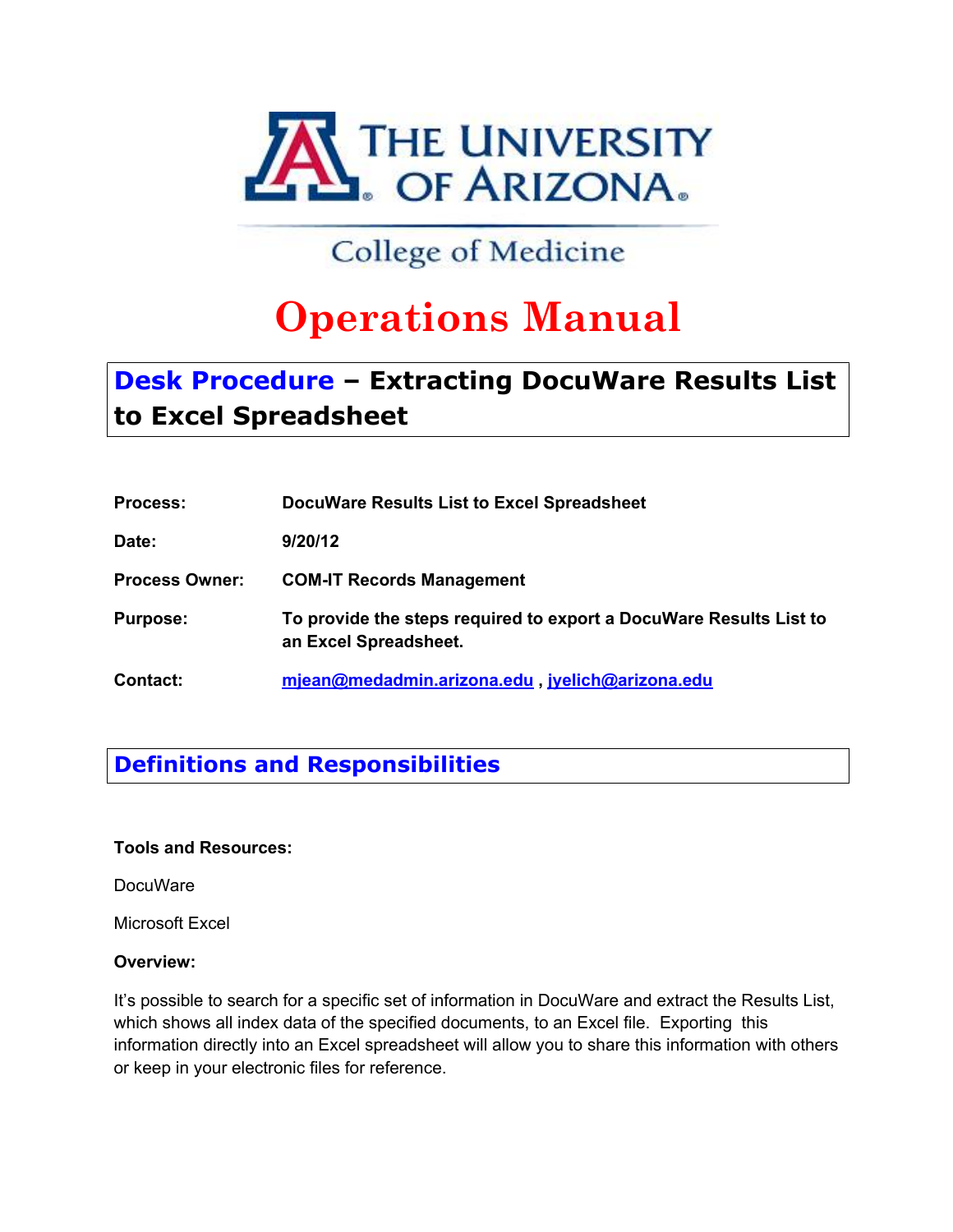## **Process**

- 1. Double-click on your file cabinet to open the Search dialog.
- 2. Enter search criteria and click

| Fields   Settings   Sorting |                                                     |
|-----------------------------|-----------------------------------------------------|
| <b>Ⅳ</b> Sorting            | $C$ $\triangle$ ND<br>$C$ OR (H)<br>Extended Search |
| C Document Name             |                                                     |
| COM Unit                    |                                                     |
| C Document Type             | PROCEDURE                                           |
| Fultext                     |                                                     |
|                             |                                                     |
|                             | ٠                                                   |

3. The Results List will display all matching documents

| <b>Document Name</b>                         | <b>COM Unit</b> | <b>Document Type</b> | <b>Store Date</b> |  |
|----------------------------------------------|-----------------|----------------------|-------------------|--|
| <b>CABNET PROFLE FILTERS</b>                 | RM              | PROCEDURE            | 08/29/2012        |  |
| FILTER ACCESS RIGHTS DEMO INSTRUCTIONS       | RM              | PROCEDURE            | 08/17/2012        |  |
| FILTERED ACCESS RIGHTS DOCUMENTATION FROM DW | RM              | PROCEDURE            | 08/16/2012        |  |
| ADVANCED ACTIVE IMPORT SETTINGS              | RM              | PROCEDURE            | 06/19/2012        |  |
| USING DW WEB CLIENT TO EMAIL PDF ATTACHMENTS | RM              | PROCEDURE            | 06/12/2012        |  |
| SCANNING WITH CANON MFD                      | FINANCE         | PROCEDURE            | 04/04/2012        |  |
| INDEXING FINANCE DOCUMENTS                   | FINANCE         | PROCEDURE            | 04/04/2012        |  |
| MFD AND DOCUWARE BASKET ISSUE                | RM              | PROCEDURE            | 04/04/2012        |  |
| ADDNG NEW FILE CABNETS                       | RM              | PROCEDURE            | 03/16/2012        |  |
| DW EMAIL FILE FORMAT CORRECTION              | RM              | PROCEDURE            | 03/12/2012        |  |
| APPENDS AND NATIVE FORMAT STORAGE            | RM              | PROCEDURE            | 03/08/2012        |  |
| MFD TEMPLATE CREATION                        | RM              | PROCEDURE            | 03/07/2012        |  |
| <b>SCANNING WITH MFD</b>                     | RM              | PROCEDURE            | 02/23/2012        |  |
| CALCULATING STORAGE SPACE                    | RM              | PROCEDURE            | 02/17/2012        |  |
| EXTRACTING RESULTS LIST REPORTS              | RM              | PROCEDURE            | 02/17/2012        |  |
| BARCODE STUDIO DRAFT                         | RM              | PROCEDURE            | 02/01/2012        |  |
| DOCUWARE INSTALLATION ON WINDOWS CLIENT.     | RM              | PROCEDURE            | 01/24/2012        |  |
| TIFFING DOCUMENTS INTO DOCUWARE              | RM              | PROCEDURE            |                   |  |
| COM DW WEB CLENT ADDRESS                     | RM              | PROCEDURE            |                   |  |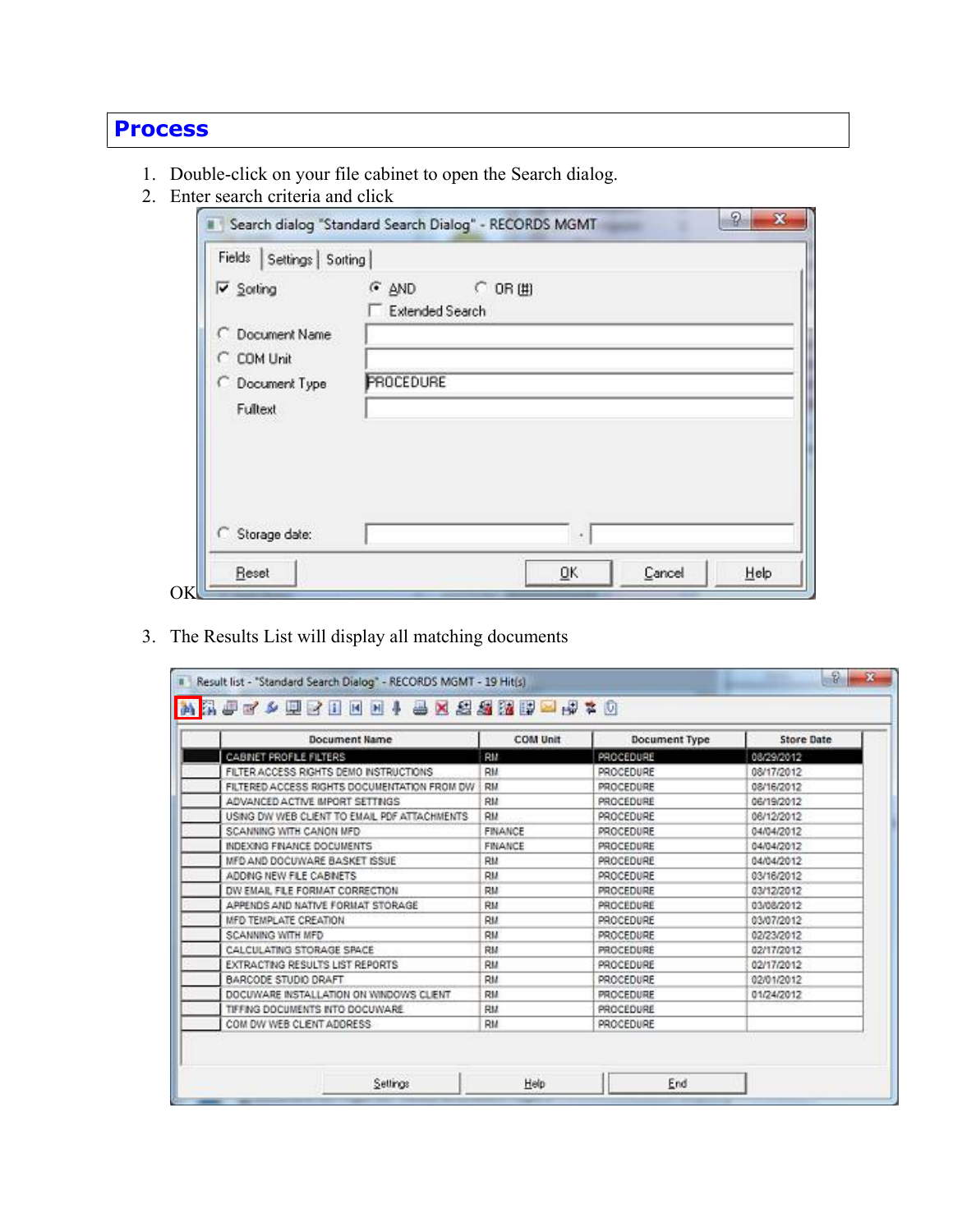- 4. Click on the 'New Retrieval' icon shown above
	- a. The search dialog will appear with your original search criteria
	- b. Click on the 'Settings' tab and check the box, 'Result to file:'
	- c. Click the radio button, 'dBase' and choose your file destination by clicking on the 'browse' option to selection your file's destination.  $\mathbf{I}$

|        |                                                                                                                                                                       | Search dialog "Standard Search Dialog" - RECO |          | P | x    |
|--------|-----------------------------------------------------------------------------------------------------------------------------------------------------------------------|-----------------------------------------------|----------|---|------|
| Fields | Settings Sorting<br>V Watch sorting order<br>Display first document<br>E Keep entries<br>Print result list<br>$\nabla$ Result to file:<br>Elle name:<br>Type: C ASCII | dBase                                         | $C$ ANSI |   |      |
|        |                                                                                                                                                                       | $\sim$ $\alpha$                               | Cancel   |   | Help |

- i. Name your file and click 'Open'. You'll see that your file destination is now populated in the 'File name:'
- ii. Click 'OK'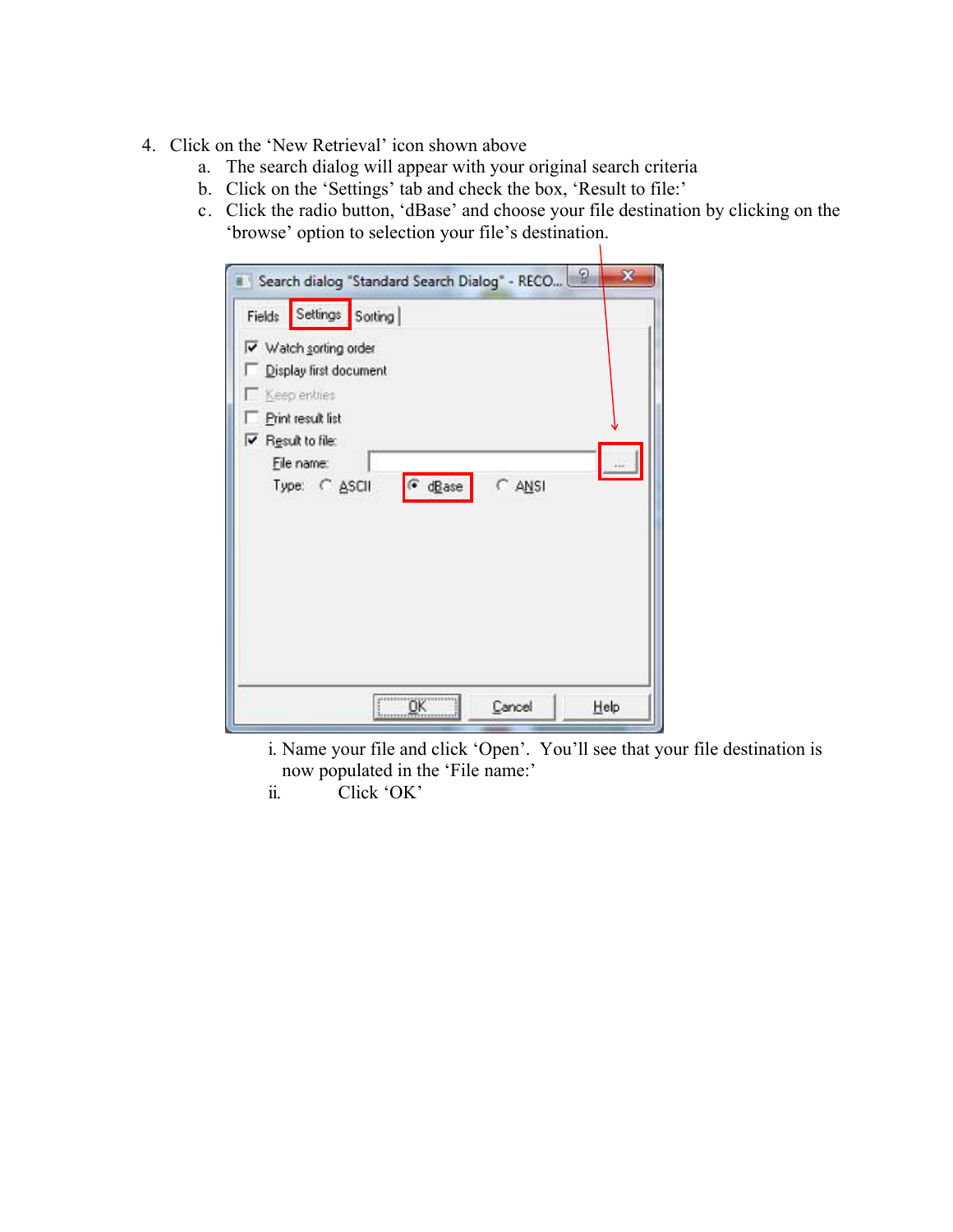| Search dialog "Standard Search Dialog" - RECO                                              |                               |        | х        |
|--------------------------------------------------------------------------------------------|-------------------------------|--------|----------|
| Fields Settings Sorting<br>V Watch sorting order<br>Display first document<br>Keep entries |                               |        |          |
| Print result list<br>$\nabla$ Result to file:                                              |                               |        |          |
| Ele name:<br>Type: C ASCII F dBase C ANSI                                                  | C:\Users\mjean\Desktop\tester |        | $\cdots$ |
|                                                                                            | OK                            | Cancel | Help     |

- 5. Locate the file where you stored the file to and right-click on the file and choose 'Open'. A new window will appear giving you a list of programs to open the file with.
	- a. Choose Microsoft Excel and click 'OK'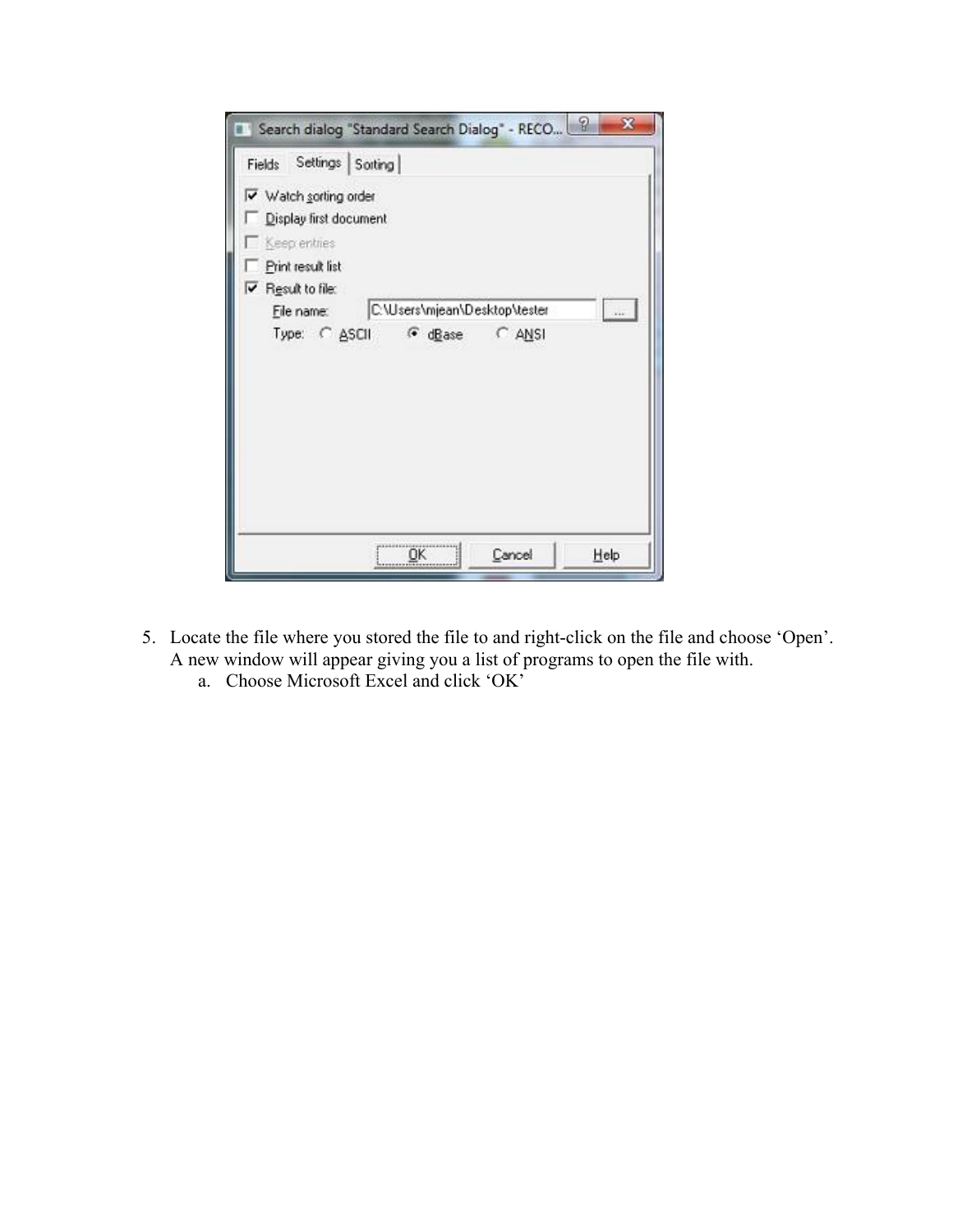

b. You will probably receive an Excel warning as shown below. Disregard and click 'Yes'.

| The file you are trying to open, 'tester', is in a different format than specified by the file extension, menty that the file is not comupted and is from a trusted source before opening the file. Do you want.<br>As ones the file now?<br><u> 11 MAI 11 MARA 2008 DE ASSAMANTENTE DE MATEIX ANALYSIS A MATEIX A DE MATEIX A DE MATEIX DE MATEIX A DE MATEIX</u> |
|--------------------------------------------------------------------------------------------------------------------------------------------------------------------------------------------------------------------------------------------------------------------------------------------------------------------------------------------------------------------|
|                                                                                                                                                                                                                                                                                                                                                                    |
| the company's company's the                                                                                                                                                                                                                                                                                                                                        |

- c. There will be some column information specific to DocuWare shown in your file such as "DOCID, STORETIME and PAGECOUNT". You may delete these columns so that you're only displaying desired information.
- d. You Results List will now be an Excel file that you can save or share with your colleagues.